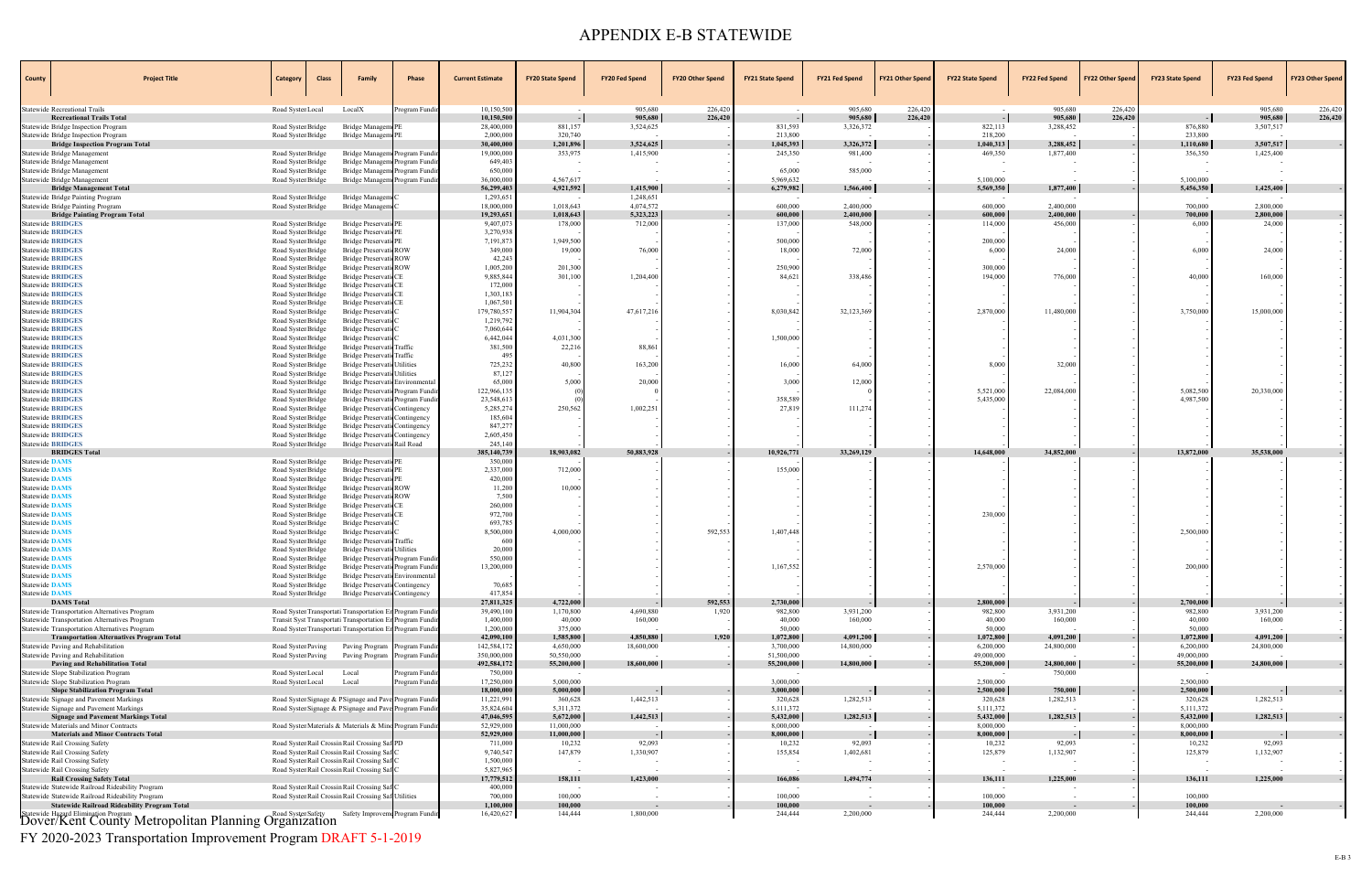| County | <b>Project Title</b>                                                                                                        | Category<br><b>Class</b>                                                                               | Family                                                    | Phase         | <b>Current Estimate</b>  | <b>FY20 State Spend</b> | <b>FY20 Fed Spend</b>    | <b>FY20 Other Spend</b> | <b>FY21 State Spend</b> | <b>FY21 Fed Spend</b>  | <b>FY21 Other Spend</b> | <b>FY22 State Spend</b> | <b>FY22 Fed Spend</b>  | <b>FY22 Other Spend</b> | <b>FY23 State Spend</b> | <b>FY23 Fed Spend</b>  | <b>FY23 Other Spend</b>  |
|--------|-----------------------------------------------------------------------------------------------------------------------------|--------------------------------------------------------------------------------------------------------|-----------------------------------------------------------|---------------|--------------------------|-------------------------|--------------------------|-------------------------|-------------------------|------------------------|-------------------------|-------------------------|------------------------|-------------------------|-------------------------|------------------------|--------------------------|
|        | tatewide Hazard Elimination Program<br><b>Hazard Elimination Program Total</b>                                              | Road Syster Safety                                                                                     | Safety Improveme                                          | rogram Fundi  | 2,301,927<br>18,722,554  | 144,444                 | 1,800,000                |                         | 244,444                 | 2,200,000              |                         | 244,444                 | 2,200,000              |                         | 244,444                 | 2,200,000              |                          |
|        | Statewide High Risk Rural Roads Program                                                                                     | Road Syster Safety                                                                                     | Safety Improvem Program Fundin                            |               | 1,000,000                | 100,000                 | 900,000                  |                         |                         |                        |                         |                         |                        |                         |                         |                        |                          |
|        | High Risk Rural Roads Program Total                                                                                         |                                                                                                        |                                                           |               | 1,000,000                | 100,000                 | 900,000                  |                         |                         |                        |                         | $\sim$                  |                        |                         |                         |                        |                          |
|        | Statewide Future Safety Program 80/20<br><b>Future Safety Program 80/20 Total</b>                                           | Road Syster Safety                                                                                     | Safety Improvem                                           |               | 9,750,000<br>9,750,000   | 500,000<br>500,000      | 2,000,000<br>2,000,000   |                         | 500,000<br>500,000      | 2,000,000<br>2,000,000 |                         | 500,000<br>500,000      | 2,000,000<br>2,000,000 |                         | 500,000<br>500,000      | 2,000,000<br>2,000,000 |                          |
|        | Statewide Future Safety Program 90/10                                                                                       | Road Syster Safety                                                                                     | Safety Improvem ROW                                       |               | 888,889                  | 88,889                  | 800,000                  |                         |                         |                        |                         | $\sim$                  |                        |                         |                         |                        |                          |
|        | Statewide Future Safety Program 90/10                                                                                       | Road Syster Safety                                                                                     | Safety Improvem                                           |               | 13,144,443               | 94,444                  | 850,000                  |                         | 63,753                  | 573,780                |                         | 283,333                 | 2,550,000              |                         | 283,333                 | 2,550,000              |                          |
|        | <b>Future Safety Program 90/10 Total</b><br>Statewide Section 154 Penalty Transfer (Sanction) Program                       | Road Syster Safety                                                                                     | Safety Improvem Program Fundi                             |               | 14,033,332<br>19,271,562 | 183,333                 | 1,650,000<br>5,868,731   |                         | 63,753                  | 573,780<br>2,408,937   |                         | 283,333                 | 2,550,000<br>2,408,937 |                         | 283,333                 | 2,550,000<br>2,408,937 |                          |
|        | <b>Section 154 Penalty Transfer (Sanction) Program Total</b>                                                                |                                                                                                        |                                                           |               | 19,271,562               | $\sim$                  | 5,868,731                |                         |                         | 2,408,937              |                         | $\sim$                  | 2,408,937              |                         |                         | 2,408,937              | $\sim$                   |
|        | Statewide Traffic Calming<br><b>Traffic Calming Total</b>                                                                   | Road Syster Traffic Calm Traffic Calming P Program Fundi                                               |                                                           |               | 1,550,000<br>1,550,000   | 200,000<br>200,000      |                          |                         | 200,000<br>200,000      | $\sim$                 |                         | 200,000<br>200,000      | $\sim$ $-$             |                         | 200,000<br>200,000      |                        |                          |
|        | Statewide Intersection Improvements                                                                                         | Road Syster Intersection Intersection ImproProgram Fundin                                              |                                                           |               | 33,256,838               | 750,000                 | 3,000,000                |                         | 790,000                 | 3,160,000              |                         | 800,000                 | 3,200,000              |                         | 750,000                 | 3,000,000              | $\sim$<br>$\sim$         |
|        | Statewide Intersection Improvements                                                                                         | Road Syster Intersection Intersection ImpreProgram Fundin                                              |                                                           |               | 3,600,000                |                         |                          | 600,000                 |                         |                        | 600,000                 |                         |                        | 600,000                 |                         |                        | 600,000                  |
|        | Statewide Intersection Improvements                                                                                         | Road Syster Intersection Intersection ImpreProgram Fundin                                              |                                                           |               | 22,721,250<br>59,578,088 | 3,500,000<br>4,250,000  | 3,000,000                | 600,000                 | 3,250,000<br>4,040,000  | 3,160,000              | 600,000                 | 3,250,000<br>4,050,000  | 3,200,000              | 600,000                 | 3,250,000<br>4,000,000  | 3,000,000              | 600,000                  |
|        | <b>Intersection Improvements Total</b><br>Statewide Engineering and Contingency                                             | Road Syster Engineering Engineering and CProgram Fundin                                                |                                                           |               | 205,855,000              | 30,805,000              |                          |                         | 30,890,000              |                        |                         | 30,745,000              |                        |                         | 30,745,000              |                        |                          |
|        | <b>Engineering and Contingency Total</b>                                                                                    |                                                                                                        |                                                           |               | 205,855,000              | 30,805,000              | $\sim$                   |                         | 30,890,000              | $\sim$                 |                         | 30,745,000              |                        |                         | 30,745,000              |                        | $\sim$                   |
|        | Statewide Environmental Improvements<br>Statewide Environmental Improvements                                                | Road Syster Engineering Environmental In Planning<br>Road Syster Engineering Environmental In Planning |                                                           |               | 157,500<br>4,561,000     | 4,500<br>540,500        | 18,000                   |                         | 4,500<br>540,500        | 18,000                 |                         | 4,500<br>540,500        | 18,000                 |                         | 4,500<br>540,500        | 18,000                 |                          |
|        | <b>Environmental Improvements Total</b>                                                                                     |                                                                                                        |                                                           |               | 4,718,500                | 545,000                 | 18,000                   |                         | 545,000                 | 18,000                 |                         | 545,000                 | 18,000                 |                         | 545,000                 | 18,000                 | $\sim$                   |
|        | Statewide Corridor Capacity Preservation                                                                                    | Road Syster OTHER Arterials                                                                            |                                                           |               | 18,000,000               | 1,000,000               |                          |                         | 1,000,000               |                        |                         | 1,000,000               |                        |                         | 1,000,000               |                        |                          |
|        | <b>Corridor Capacity Preservation Total</b><br>Statewide Bicycle, Pedestrian and other Improvements                         | Road Syster Bicycle/Ped Bicycle, Pedestria                                                             |                                                           |               | 18,000,000<br>28,000,000 | 1.000.000<br>1,430,000  | 5,720,000                |                         | 1,000,000<br>2,220,000  | 8,880,000              |                         | 1,000,000<br>800,000    | 3,200,000              |                         | 1,000,000<br>800,000    | 3,200,000              | $\sim$                   |
|        | Bicycle, Pedestrian and other Improvements Total                                                                            |                                                                                                        |                                                           |               | 28,000,000               | 1,430,000               | 5,720,000                |                         | 2,220,000               | 8,880,000              |                         | 800,000                 | 3,200,000              |                         | 800,000                 | 3,200,000              | $\sim$                   |
|        | Statewide Safe Routes to School                                                                                             | Road Syster Planning Safe Routes to Sc Program Fundin                                                  |                                                           |               | 4,182,073                | $\sim$                  |                          |                         | $\sim$                  |                        |                         | $\sim$                  |                        |                         | $\sim$                  | $\sim$ $-$             |                          |
|        | <b>Safe Routes to School Total</b><br>Statewide Scenic Byways                                                               | Road Syster Planning Scenic Byways                                                                     |                                                           | ogram Fundi   | 4,182,073<br>1,918,750   | $\sim$<br>$\sim$        | 278,024                  |                         |                         |                        |                         | $\sim$                  |                        |                         |                         |                        | $\sim$                   |
|        | <b>Scenic Byways Total</b>                                                                                                  |                                                                                                        |                                                           |               | 1,918,750                | $\sim$                  | 278,024                  |                         |                         |                        |                         | $\sim$                  |                        |                         |                         |                        | $\sim$                   |
|        | Statewide Education and Training                                                                                            | Support Sys Engineering Engineering and CAudit                                                         |                                                           |               | 1,600,000                |                         | 200,000                  |                         |                         | 200,000                |                         |                         | 200,000                |                         |                         | 200,000                |                          |
|        | <b>Education and Training Total</b><br>Statewide Aeronautics Planning                                                       | Support Sys Aeronautics Aeronautics                                                                    |                                                           | rogram Fundi  | 1,600,000<br>1,282,500   | $\sim$                  | 200,000<br>189,000       |                         | $\sim$                  | 200,000<br>189,000     |                         | $\sim$                  | 200,000<br>189,000     |                         |                         | 200,000<br>189,000     | $\sim$                   |
|        | Statewide Aeronautics Planning                                                                                              | Support Sys Aeronautics Aeronautics                                                                    |                                                           | rogram Fundii | 142,500                  | 21,000                  |                          |                         | 21,000                  |                        |                         | 21,000                  |                        |                         | 21,000                  |                        |                          |
|        | <b>Aeronautics Planning Total</b>                                                                                           |                                                                                                        |                                                           |               | 1,425,000                | 21,000                  | 189,000                  |                         | 21,000                  | 189,000                |                         | 21,000                  | 189,000                |                         | 21,000                  | 189,000                | $\sim$                   |
|        | Statewide Aeronautics Program Development<br><b>Aeronautics Program Development Total</b>                                   | Support Sys Aeronautics Aeronautics                                                                    |                                                           | rogram Fundi  | 1,960,000<br>1,960,000   | 280,000<br>280,000      | $\overline{\phantom{a}}$ |                         | 280,000<br>280,000      | $\sim$                 |                         | 280,000<br>280,000      |                        |                         | 280,000<br>280,000      |                        |                          |
|        | Statewide Heavy Equipment Program                                                                                           | Support Sys Heavy Equip Equipment                                                                      |                                                           | ogram Fundi   | 89,004,195               | 12,500,000              | $\sim$ $-$               |                         | 11,500,000              | $\sim$                 |                         | 10,000,000              | $\sim$ $-$             |                         | 10,000,000              | $\sim$                 | $\sim$                   |
|        | <b>Heavy Equipment Program Total</b>                                                                                        |                                                                                                        |                                                           |               | 89,004,195               | 12,500,000              |                          |                         | 11,500,000              |                        |                         | 10,000,000              |                        |                         | 10,000,000              |                        | $\sim$                   |
|        | Statewide Federal Land Access Program<br><b>Federal Land Access Program Total</b>                                           | Support Sys Planning Planning - Federa Program Funding                                                 |                                                           |               | 180,000<br>180,000       | 6,000<br>6,000          | 24,000<br>24,000         |                         | 6,000<br>6,000          | 24,000<br>24,000       |                         | 6,000<br>6,000          | 24,000<br>24,000       |                         | 6,000<br>6,000          | 24,000<br>24,000       |                          |
|        | Statewide Local Transportation Assistance Program                                                                           | Support Sys Planning Planning                                                                          |                                                           | rogram Fundi  | 900,000                  |                         | 150,000                  |                         |                         | 150,000                |                         |                         | 150,000                |                         |                         | 150,000                |                          |
|        | Statewide Local Transportation Assistance Program                                                                           | Support Sys Planning Planning                                                                          |                                                           | rogram Fundi: | 900,000<br>1,800,000     | 150,000                 | 150,000                  |                         | 150,000                 | 150,000                |                         | 150,000                 | 150,000                |                         | 150,000                 | 150,000                |                          |
|        | <b>Local Transportation Assistance Program Total</b><br>Statewide Metropolitan Planning Organization / FHWA/FTA             | Support Sys Planning Planning - MPO                                                                    |                                                           | rogram Fundiı | 20,482,214               | 150,000<br>592,834      | 2,371,336                |                         | 150,000<br>592,834      | 2,371,336              |                         | 150,000<br>592,834      | 2,371,336              |                         | 150,000<br>592,834      | 2,371,336              | $\sim$                   |
|        | Metropolitan Planning Organization / FHWA/FTATotal                                                                          |                                                                                                        |                                                           |               | 20,482,214               | 592,834                 | 2,371,336                |                         | 592,834                 | 2,371,336              |                         | 592,834                 | 2,371,336              |                         | 592,834                 | 2,371,336              |                          |
|        | statewide Pedestrian ADA Accessibility<br><b>Pedestrian ADA Accessibility Total</b>                                         | Road Syster Planning Pedestrian ADA A                                                                  |                                                           | 'rogram Fundi | 18,854,355<br>18,854,355 | 3,000,000<br>3,000,000  |                          |                         | 3,000,000<br>3.000.000  | $\sim$                 |                         | 3,000,000<br>3,000,000  |                        |                         | 3,000,000<br>3,000,000  |                        | $\sim$                   |
|        | Statewide Planning Program Development                                                                                      | Support Sys Planning                                                                                   | Planning - PD                                             | ogram Fundi   | 14,780,000               | 2,000,000               | $\sim$                   |                         | 2,000,000               | $\sim$                 |                         | 2,000,000               | $\sim$                 |                         | 2,000,000               | $\sim$                 |                          |
|        | <b>Planning Program Development Total</b>                                                                                   |                                                                                                        |                                                           |               | 14,780,000               | 2,000,000               |                          |                         | 2,000,000               |                        |                         | 2,000,000               |                        |                         | 2,000,000               |                        |                          |
|        | statewide Rural Technical Assistance Program<br><b>Rural Technical Assistance Program Total</b>                             | Support Sys Planning Planning                                                                          |                                                           | ogram Fundi   | 625,600<br>625,600       |                         | 87,653<br>87,653         |                         |                         | 87,653<br>87,653       |                         |                         | 87,653<br>87,653       |                         |                         | 87,653<br>87,653       | $\sim$                   |
|        | Statewide Statewide Planning & Research Program / FHWA                                                                      | Support Sys Planning Planning                                                                          |                                                           | rogram Fundir | 26,070,400               | 841,718                 | 3,366,873                |                         | 841,718                 | 3,366,873              |                         | 841,718                 | 3.366.873              |                         | 841,718                 | 3,366,873              |                          |
|        | Statewide Planning & Research Program / FHWA Total                                                                          |                                                                                                        |                                                           |               | 26,070,400               | 841,718                 | 3,366,873                |                         | 841,718                 | 3,366,873              |                         | 841,718                 | 3,366,873              |                         | 841,718                 | 3,366,873              |                          |
|        | Statewide Statewide Planning & Research Program / FTA<br>Statewide Planning & Research Program / FTA Total                  | Support Sys Planning Planning                                                                          |                                                           | anning        | 994,400<br>994,400       | 28,670<br>28,670        | 114,680<br>114,680       |                         | 28,670<br>28,670        | 114,680<br>114,680     |                         | 28,670<br>28,670        | 114,680<br>114,680     |                         | 28,670<br>28,670        | 114,680<br>114,680     | $\sim$                   |
|        | Statewide Truck Weigh Enforcement                                                                                           | Support Sys Planning Planning - TWE                                                                    |                                                           | Program Fundi | 4,924,570                | 645,000                 |                          |                         | 645,000                 |                        |                         | 645,000                 |                        |                         | 645,000                 | $\sim$ $-$             | $\sim$                   |
|        | <b>Truck Weigh Enforcement Total</b><br>Statewide University Research Program                                               | Support Sys Planning Planning                                                                          |                                                           | ogram Fundi:  | 4,924,570<br>2,000,000   | 645,000<br>250,000      | $\sim$                   |                         | 645,000<br>250,000      | $\sim$                 |                         | 645,000<br>250,000      | $\sim$ $-$             |                         | 645,000<br>250,000      | $\sim$ $-$             | $\sim$<br>$\sim$         |
|        | <b>University Research Program Total</b>                                                                                    |                                                                                                        |                                                           |               | 2,000,000                | 250,000                 |                          |                         | 250,000                 |                        |                         | 250,000                 |                        |                         | 250,000                 |                        | $\sim$                   |
|        | Statewide Disadvantaged Business Enterprise Supportive Services Program                                                     | Support Sys Technology Technology                                                                      |                                                           | ogram Fundi   | 1,309,660                | $\sim$                  | 44,630                   |                         |                         | 44,630                 |                         | $\sim$                  | 44,630                 |                         |                         | 44,630                 | $\sim$                   |
|        | Disadvantaged Business Enterprise Supportive Services Program Total<br>Statewide DMV Mainframe Modernization Project FY2013 | Support Sys Technology Technology                                                                      |                                                           | Γ Developmeı  | 1,309,660<br>23,400,000  | $\sim$<br>10,900,000    | 44,630                   |                         |                         | 44,630                 |                         |                         | 44,630                 |                         |                         | 44,630                 | $\sim$                   |
|        | <b>DMV Mainframe Modernization Project FY2013 Total</b>                                                                     |                                                                                                        |                                                           |               | 23,400,000               | 10,900,000              |                          |                         |                         |                        |                         |                         |                        |                         |                         |                        | $\overline{\phantom{a}}$ |
|        | Statewide Mileage Based User Fee                                                                                            | Support Sys Engineering Engineering and CProcurement                                                   |                                                           |               | 580,000                  |                         |                          |                         |                         | $\sim$                 |                         |                         |                        |                         |                         |                        |                          |
|        | Statewide Mileage Based User Fee<br><b>Mileage Based User Fee Total</b>                                                     | Support Sys Engineering Engineering and CProcurement                                                   |                                                           |               | 580,000<br>1,160,000     |                         |                          |                         |                         |                        |                         |                         |                        |                         |                         |                        | $\sim$                   |
|        | Statewide Mileage Based User Fee Phase II                                                                                   | Support Sys Engineering Engineering and CProcurement                                                   |                                                           |               | 1,500,000                |                         |                          |                         |                         | $\sim$                 |                         |                         |                        |                         |                         |                        |                          |
|        | Statewide Mileage Based User Fee Phase II                                                                                   | Support Sys Engineering Engineering and CProcurement                                                   |                                                           |               | 450,000                  |                         |                          |                         |                         |                        |                         |                         |                        |                         |                         |                        |                          |
|        | Mileage Based User Fee Phase II Total<br>Statewide Information Technology Initiatives Program                               | Support Sys Technology Technology                                                                      |                                                           | ogram Fundii  | 1,950,000<br>60,600,000  | 13,000,000              |                          |                         | 13,500,000              |                        |                         | 13,800,000              |                        |                         | 14,000,000              |                        | $\sim$                   |
|        | <b>Information Technology Initiatives Program Total</b>                                                                     |                                                                                                        |                                                           |               | 60,600,000               | 13,000,000              |                          |                         | 13,500,000              |                        |                         | 13,800,000              |                        |                         | 14,000,000              |                        | $\sim$                   |
|        | Statewide On the Job Training / Supportive Services                                                                         | Support Sys Technology Technology                                                                      |                                                           | ogram Fundi   | 821,511<br>821,511       |                         | 100,000<br>100,000       |                         |                         | 100,000<br>100,000     |                         |                         | 100,000<br>100,000     |                         |                         | 100,000<br>100,000     | $\sim$                   |
|        | On the Job Training / Supportive Services Total<br>Statewide Summer Transportation Institute Program                        | Support Sys Technology Technology                                                                      |                                                           | ogram Fundii  | 330,000                  |                         | 55,000                   |                         |                         | 55,000                 |                         |                         | 55,000                 |                         |                         | 55,000                 | $\sim$                   |
|        | Statewide Summer Transportation Institute Program                                                                           | Support Sys Technology Technology                                                                      |                                                           | ogram Fundir  | 82,500                   | 13,750                  |                          |                         | 13,750                  |                        |                         | 13,750                  |                        |                         | 13,750                  |                        |                          |
|        | <b>Summer Transportation Institute Program Total</b><br>Statewide Highway Use Tax Evasion Grant                             | Support Sys Technology Technology                                                                      |                                                           | ogram Fundii  | 412,500<br>250,000       | 13,750<br>$\sim$        | 55,000                   |                         | 13,750                  | 55,000<br>$\sim$       |                         | 13,750<br>$\sim$        | 55,000<br>$\sim$       |                         | 13,750                  | 55,000<br>$\sim$       | $\sim$<br>$\sim$         |
|        | <b>Highway Use Tax Evasion Grant Total</b>                                                                                  |                                                                                                        |                                                           |               | 250,000                  |                         |                          |                         |                         |                        |                         |                         |                        |                         |                         |                        | $\sim$                   |
|        | Statewide DMV Toll Equipment Upgrade                                                                                        | Support Sys Transportati Transportation Fa Program Fundir                                              |                                                           |               | 10,658,607               | 9,716,135               | $\sim$                   |                         |                         | $\sim$                 |                         |                         |                        |                         |                         | $\sim$                 | $\sim$                   |
|        | <b>DMV Toll Equipment Upgrade Total</b><br>Statewide Transportation Facilities - Administration                             |                                                                                                        | Support Sys Transportati Transportation Fa Program Fundin |               | 10,658,607<br>17,062,970 | 9,716,135<br>2,600,000  | $\sim$                   |                         | 2,250,000               | $\sim$                 |                         | 2,250,000               |                        |                         | 2,250,000               |                        | $\overline{\phantom{a}}$ |
|        | Dover/Kent County Metropolitan Planning Organization                                                                        |                                                                                                        |                                                           |               |                          |                         |                          |                         |                         |                        |                         |                         |                        |                         |                         |                        |                          |

FY 2020-2023 Transportation Improvement Program DRAFT 5-1-2019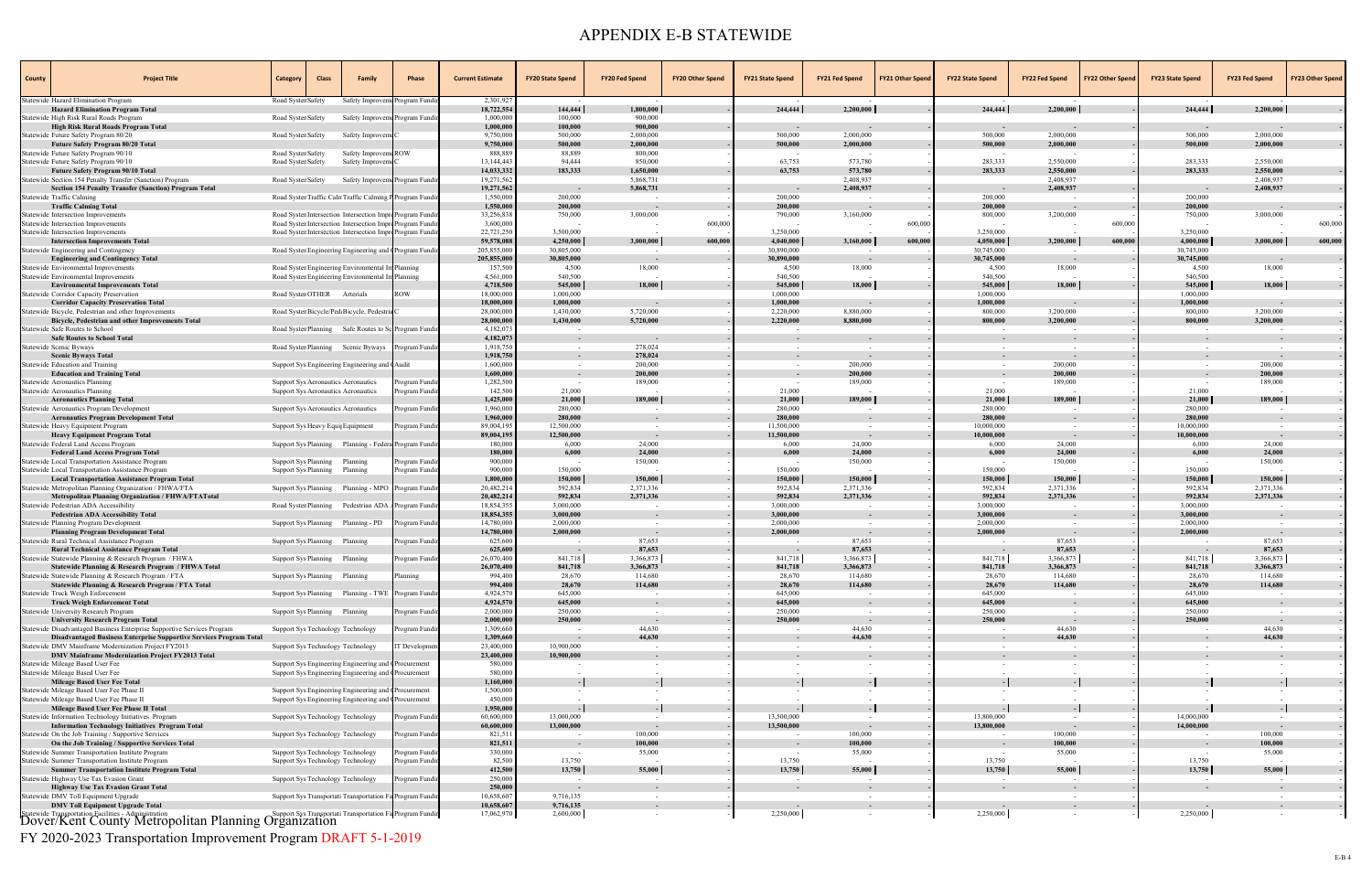| <b>County</b> | <b>Project Title</b>                                                                                                                             | Category                                                         | <b>Class</b> | <b>Family</b>                                                              | Phase                                                    | <b>Current Estimate</b>  | <b>FY20 State Spend</b>  | <b>FY20 Fed Spend</b>    | <b>FY20 Other Spend</b> | <b>FY21 State Spend</b>  | <b>FY21 Fed Spend</b>  | <b>FY21 Other Spend</b> | <b>FY22 State Spend</b> | <b>FY22 Fed Spend</b>  | <b>FY22 Other Spend</b> | <b>FY23 State Spend</b>  | <b>FY23 Fed Spend</b>  | <b>FY23 Other Spend</b> |
|---------------|--------------------------------------------------------------------------------------------------------------------------------------------------|------------------------------------------------------------------|--------------|----------------------------------------------------------------------------|----------------------------------------------------------|--------------------------|--------------------------|--------------------------|-------------------------|--------------------------|------------------------|-------------------------|-------------------------|------------------------|-------------------------|--------------------------|------------------------|-------------------------|
|               | <b>Transportation Facilities - Administration Total</b>                                                                                          |                                                                  |              |                                                                            |                                                          | 17,062,970               | 2,600,000                |                          |                         | 2,250,000                |                        |                         | 2,250,000               |                        |                         | 2,250,000                |                        |                         |
|               | <b>Statewide Transportation Facilities - Operations</b><br><b>Transportation Facilities - Operations Total</b>                                   |                                                                  |              | Support Sys Transportati Transportation Fa Program Fundi                   |                                                          | 44,468,664<br>44,468,664 | 14,000,000<br>14,000,000 | $\sim$                   |                         | 12,000,000<br>12,000,000 | $\sim$                 |                         | 7,000,000<br>7,000,000  |                        |                         | 6,000,000<br>6,000,000   |                        |                         |
|               | atewide Traffic Signal Revolving Fund Program                                                                                                    |                                                                  |              | Support Sys Transportati Traffic Signal Re Traffic                         |                                                          | 875,000                  | 125,000                  | $\sim$                   |                         | 125,000                  | $\sim$                 |                         | 125,000                 | $\sim$                 |                         | 125,000                  | $\sim$                 | $\sim$                  |
|               | <b>Traffic Signal Revolving Fund Program Total</b>                                                                                               |                                                                  |              |                                                                            |                                                          | 875,000<br>20,000,000    | 125,000<br>910,000       | 4,500,000                |                         | 125,000<br>400,000       | $\sim$<br>1,600,000    |                         | 125,000<br>400,000      | $\sim$<br>1,600,000    |                         | 125,000<br>400,000       | 1,600,000              | $\sim$<br>$\sim$        |
|               | tatewide MUTCD Compliance Program<br><b>MUTCD Compliance Program Total</b>                                                                       |                                                                  |              | Support Sys Transportati Transportation M Traffic                          |                                                          | 20,000,000               | 910.000                  | 4,500,000                |                         | 400,000                  | 1,600,000              |                         | 400,000                 | 1,600,000              |                         | 400,000                  | 1,600,000              | $\sim$                  |
|               | Statewide Rideshare Program / Trip Mitigation                                                                                                    |                                                                  |              | Support Sys Transportati Transportation M. Program Fundi                   |                                                          | 3,660,000                |                          | 360,000                  | 90,000                  |                          | 384,000                | 96,000                  |                         | 384,000                | 96,000                  |                          | 384,000                | 96,000                  |
|               | Rideshare Program / Trip Mitigation Total                                                                                                        |                                                                  |              |                                                                            |                                                          | 3,660,000                | $\sim$                   | 360,000                  | 90,000                  | $\sim$                   | 384,000                | 96,000                  | $\sim$ $-$              | 384,000                | 96,000                  |                          | 384,000                | 96,000                  |
|               | Statewide Transportation Management Improvements<br><b>Transportation Management Improvements Total</b>                                          |                                                                  |              | Support Sys Transportati Transportation M. Program Fundi                   |                                                          | 36,875,000<br>36,875,000 | 1,180,000<br>1,180,000   | 4,720,000<br>4,720,000   |                         | 1,180,000<br>1,180,000   | 4,720,000<br>4,720,000 |                         | 1,180,000<br>1,180,000  | 4,720,000<br>4,720,000 |                         | 1,180,000<br>1,180,000   | 4,720,000<br>4,720,000 | $\sim$<br>$\sim$        |
|               | Statewide Bus Stop Improvement Program                                                                                                           |                                                                  |              |                                                                            | Transit Syst Facilities Transit Facilities Program Fundi | 6,140,000                | 750,000                  | $\sim$                   |                         | 750,000                  |                        |                         | 750,000                 |                        |                         | 750,000                  |                        |                         |
|               | <b>Bus Stop Improvement Program Total</b><br>Statewide CAD/AVL Modem Upgrade                                                                     |                                                                  |              | Transit Syst Facilities Transit Facilities PD                              |                                                          | 6,140,000<br>1,109,246   | 750,000                  |                          |                         | 750,000                  | $\sim$                 |                         | 750,000                 |                        |                         | 750,000                  |                        |                         |
|               | <b>CAD/AVL Modem Upgrade Total</b>                                                                                                               |                                                                  |              |                                                                            |                                                          | 1,109,246<br>508,646     | $\sim$ $-$<br>64,000     |                          |                         |                          | $\sim$                 |                         |                         |                        |                         |                          |                        |                         |
|               | Statewide CAD/AVL System Upgrade<br><b>CAD/AVL System Upgrade Total</b>                                                                          | <b>Transit Syst Facilities</b>                                   |              | <b>Transit Facilities</b>                                                  |                                                          | 508,646                  | 64,000                   |                          |                         |                          |                        |                         |                         |                        |                         |                          |                        |                         |
|               | Statewide Training Room Upgrades                                                                                                                 |                                                                  |              | Transit Syst Facilities Transit Facilities                                 |                                                          | 50,000                   | $\sim$                   |                          |                         |                          |                        |                         |                         |                        |                         |                          |                        |                         |
|               | <b>Training Room Upgrades Total</b>                                                                                                              |                                                                  |              |                                                                            |                                                          | 50,000                   |                          |                          |                         |                          |                        |                         |                         |                        |                         |                          |                        |                         |
|               | Statewide Fuel Management Software System<br><b>Fuel Management Software System Total</b>                                                        |                                                                  |              | Transit Syst Facilities Transit Facilities                                 |                                                          | 664,006<br>664,006       |                          |                          |                         |                          |                        |                         |                         |                        |                         |                          |                        |                         |
|               | Statewide Statewide Transit Safety and Security Program                                                                                          | <b>Transit Syst Facilities</b>                                   |              | <b>Transit Facilities</b>                                                  | Procurement                                              | 3,000,000                | 500,000                  |                          |                         | 500,000                  |                        |                         | 500,000                 |                        |                         | 500,000                  |                        |                         |
|               | <b>Statewide Transit Safety and Security Program Total</b>                                                                                       |                                                                  |              |                                                                            |                                                          | 3,000,000                | 500,000                  |                          |                         | 500,000                  | $\sim$                 |                         | 500,000                 |                        |                         | 500,000                  |                        |                         |
|               | Statewide Statewide Transit Safety and Security Improvements FY15 - FY17<br>Statewide Transit Safety and Security Improvements FY15 - FY17 Total |                                                                  |              | Transit Syst Facilities Transit Facilities                                 | Procurement                                              | 3,685,000<br>3,685,000   | $\sim$                   |                          |                         | $\sim$ $-$               | $\sim$                 |                         | $\sim$                  |                        |                         |                          |                        |                         |
|               | Statewide Transit Facilities Minor Capital Program                                                                                               | Transit Syst Facilities                                          |              | <b>Transit Facilities</b>                                                  |                                                          | 4,711,500                | 700,000                  |                          |                         | 700,000                  |                        |                         | 700,000                 |                        |                         | 700,000                  |                        |                         |
|               | <b>Transit Facilities Minor Capital Program Total</b>                                                                                            |                                                                  |              |                                                                            |                                                          | 4,711,500                | 700,000                  |                          |                         | 700,000                  |                        |                         | 700,000                 |                        |                         | 700,000                  |                        |                         |
|               | Statewide Transit Facility Minor Capital Projects FY16 - FY18<br>Statewide Transit Facility Minor Capital Projects FY16 - FY18                   | <b>Transit Syst Facilities</b><br><b>Transit Syst Facilities</b> |              | Transit Facilities PE<br><b>Transit Facilities</b>                         |                                                          | 168,700<br>5,686,806     |                          |                          |                         |                          |                        |                         |                         |                        |                         |                          |                        |                         |
|               | <b>Transit Facility Minor Capital Projects Total</b>                                                                                             |                                                                  |              |                                                                            |                                                          | 5,855,506                |                          |                          |                         |                          |                        |                         |                         |                        |                         |                          |                        |                         |
|               | Statewide Transit Systems Equipment Program                                                                                                      | <b>Transit Syst Facilities</b>                                   |              | <b>Transit Facilities</b> Procurement                                      |                                                          | 280,000                  | 40,000                   |                          |                         | 40,000                   |                        |                         | 40,000                  |                        |                         | 40,000                   |                        |                         |
|               | <b>Transit Systems Equipment Program Total</b>                                                                                                   |                                                                  |              |                                                                            |                                                          | 280,000<br>336,360       | 40.000                   |                          |                         | 40,000                   | $\sim$                 |                         | 40,000                  |                        |                         | 40,000                   |                        |                         |
|               | Statewide Transit Systems Equipment (FY16-18)<br><b>Transit Systems Equipment (FY16-18) Total</b>                                                |                                                                  |              | Transit Syst Facilities Transit Facilities PD                              |                                                          | 336,360                  | $\sim$                   |                          |                         |                          |                        |                         |                         |                        |                         |                          |                        |                         |
|               | Statewide Propane Fueling Stations                                                                                                               |                                                                  |              | Transit Syst Facilities Transit Facilities                                 |                                                          | 837,942                  |                          |                          |                         |                          |                        |                         |                         |                        |                         |                          |                        |                         |
|               | <b>Propane Fueling Stations Total</b>                                                                                                            |                                                                  |              |                                                                            |                                                          | 837,942                  |                          |                          |                         |                          |                        |                         |                         |                        |                         |                          |                        |                         |
|               | Statewide Snow Blowers - Statewide<br>Statewide Snow Blowers - Statewide                                                                         | <b>Transit Syst Facilities</b>                                   |              | Transit Syst Facilities Transit Facilities PE<br><b>Transit Facilities</b> |                                                          | 100,000<br>500,000       |                          |                          |                         |                          |                        |                         |                         |                        |                         |                          |                        |                         |
|               | <b>Snow Blowers - Statewide Total</b>                                                                                                            |                                                                  |              |                                                                            |                                                          | 600,000                  |                          |                          |                         |                          |                        |                         |                         |                        |                         |                          |                        |                         |
|               | Statewide Park & Ride Hub Restrooms                                                                                                              |                                                                  |              | Transit Syst Facilities Transit Facilities PE                              |                                                          | 60,000                   |                          |                          |                         |                          |                        |                         |                         |                        |                         |                          |                        |                         |
|               | Statewide Park & Ride Hub Restrooms<br>Statewide Park & Ride Hub Restrooms                                                                       | <b>Transit Syst Facilities</b><br><b>Transit Syst Facilities</b> |              | <b>Transit Facilities ROW</b><br><b>Transit Facilities</b>                 |                                                          | 9,000<br>231,000         |                          |                          |                         |                          |                        |                         |                         |                        |                         |                          |                        |                         |
|               | Park & Ride Hub Restrooms Total                                                                                                                  |                                                                  |              |                                                                            |                                                          | 300,000                  |                          |                          |                         |                          |                        |                         |                         |                        |                         |                          |                        |                         |
|               | Statewide DTC Automated Timesheet and Absence Tracking                                                                                           | <b>Transit Syst Facilities</b>                                   |              | <b>Transit Facilities</b> PD                                               |                                                          | 120,000                  | 40,527                   |                          |                         |                          |                        |                         |                         |                        |                         |                          |                        |                         |
|               | DTC Automated Timesheet and Absence Tracking Total<br>Statewide Traveler Information Signage                                                     | <b>Transit Syst Facilities</b>                                   |              | <b>Transit Facilities</b>                                                  |                                                          | 120,000<br>445,128       | 40,527<br>214,628        |                          |                         |                          |                        |                         |                         |                        |                         |                          |                        |                         |
|               | <b>Traveler Information Signage Total</b>                                                                                                        |                                                                  |              |                                                                            |                                                          | 445,128                  | 214,628                  |                          |                         |                          |                        |                         |                         |                        |                         |                          |                        |                         |
|               | Statewide Control Center Dispatch Statewide                                                                                                      | <b>Transit Syst Facilities</b>                                   |              | <b>Transit Facilities</b>                                                  |                                                          | 340,000                  |                          |                          |                         |                          |                        |                         |                         |                        |                         |                          |                        |                         |
|               | <b>Control Center Dispatch Statewide Total</b><br>Statewide Rail Preservation                                                                    |                                                                  |              | Rail Preservation                                                          |                                                          | 340,000<br>3,800,000     | 300,000                  |                          |                         | 300,000                  |                        |                         | 300,000                 |                        |                         | 300,000                  |                        |                         |
|               | <b>Rail Preservation Total</b>                                                                                                                   | Transit Syst Rail                                                |              |                                                                            |                                                          | 3,800,000                | 300,000                  |                          |                         | 300,000                  |                        |                         | 300,000                 |                        |                         | 300,000                  |                        |                         |
|               | Statewide CAD/AVL                                                                                                                                | Transit Syst Vehicles                                            |              | <b>Transit Vehicles</b>                                                    | Procurement                                              | 9,770,400                | $\sim$                   |                          |                         |                          | $\sim$                 |                         | $\sim$                  |                        |                         |                          |                        |                         |
|               | <b>CAD/AVL Total</b>                                                                                                                             |                                                                  |              |                                                                            |                                                          | 9,770,400                |                          |                          |                         |                          |                        |                         |                         |                        |                         |                          |                        |                         |
|               | Statewide Transit Communications Support FY19<br><b>Transit Communications Support FY19 Total</b>                                                | <b>Transit Syst Vehicles</b>                                     |              | Transit Vehicles Procurement                                               |                                                          | 492,079<br>492,079       | $\sim$                   |                          |                         |                          |                        |                         |                         |                        |                         |                          |                        |                         |
|               | <b>Statewide Fare Collection Improvements</b>                                                                                                    |                                                                  |              | Transit Syst Vehicles Transit Vehicles PD                                  |                                                          | 3,250,000                | 1,578,570                |                          |                         |                          |                        |                         |                         |                        |                         |                          |                        |                         |
|               | <b>Fare Collection Improvements Total</b><br>Statewide Job Access Reverse Commute (JARC) Program                                                 | <b>Transit Syst Vehicles</b>                                     |              |                                                                            |                                                          | 3,250,000<br>5,454,816   | 1,578,570                | 340,926                  |                         |                          | 340,926                |                         |                         | 340,926                |                         |                          | 340,926                |                         |
|               | Statewide Job Access Reverse Commute (JARC) Program                                                                                              | <b>Transit Syst Vehicles</b>                                     |              | Transit Vehicles<br><b>Transit Vehicles</b>                                | Program Fundi<br>Program Fundir                          | 5,454,816                |                          |                          | 340,926                 |                          |                        | 340,926                 |                         |                        | 340,926                 |                          |                        | 340,926                 |
|               | Job Access Reverse Commute (JARC) Program Total                                                                                                  |                                                                  |              |                                                                            |                                                          | 10,909,632               |                          | 340,926                  | 340,926                 |                          | 340,926                | 340,926                 |                         | 340,926                | 340,926                 |                          | 340,926                | 340,926                 |
|               | Statewide Maintenance Equipment and Tools (Transit) Program                                                                                      | <b>Transit Syst Vehicles</b>                                     |              | <b>Transit Vehicles</b>                                                    | Procurement                                              | 1,609,951                | 200,000                  |                          |                         | 200,000                  |                        |                         | 200,000                 |                        |                         | 200,000                  |                        | $\sim$                  |
|               | Maintenance Equipment and Tools (Transit) Program Total<br>Statewide New Freedom Program Statewide 50/50                                         | <b>Transit Syst Vehicles</b>                                     |              | Transit Vehicles Planning                                                  |                                                          | 1,609,951<br>4,069,290   | 200,000                  | 369,347                  | 369,34                  | 200,000<br>$\sim$        | $\sim$<br>369,347      | 369,347                 | 200,000<br>$\sim$       | $\sim$ $-$<br>369,347  | 369,347                 | 200,000                  | $\sim$ $-$<br>369,347  | $\sim$<br>369,347       |
|               | New Freedom Program Statewide 50/50 Total                                                                                                        |                                                                  |              |                                                                            |                                                          | 4,069,290                |                          | 369,347                  | 369,347                 | $\sim$                   | 369,347                | 369,347                 |                         | 369,347                | 369,347                 |                          | 369,347                | 369,347                 |
|               | Statewide Taxi Pilot Equipment Start-up                                                                                                          | <b>Transit Syst Vehicles</b>                                     |              | <b>Transit Vehicles</b>                                                    | Procurement                                              | 280,000                  | 280,000                  |                          |                         |                          |                        |                         |                         |                        |                         |                          |                        |                         |
|               | Taxi Pilot Equipment Start-up Total<br>Statewide Transit Vehicle Replacement 5310 Program - Statewide                                            | <b>Transit Syst Vehicles</b>                                     |              | <b>Transit Vehicles</b>                                                    | Procurement                                              | 280,000<br>4,012,706     | 280,000<br>114,649       | 458,595                  |                         | 114,649                  | $\sim$<br>458,595      |                         | 114,649                 | 458,595                |                         | 114,649                  | $\sim$<br>458,595      | $\sim$<br>$\sim$        |
|               | Statewide Transit Vehicle Replacement 5310 Program - Statewide                                                                                   | <b>Transit Syst Vehicles</b>                                     |              | <b>Transit Vehicles</b>                                                    | Procurement                                              | 4,389,056                | 627,008                  |                          |                         | 627,008                  |                        |                         | 627,008                 |                        |                         | 627,008                  |                        | $\sim$                  |
|               | Transit Vehicle Replacement 5310 Program - Statewide Total                                                                                       |                                                                  |              |                                                                            |                                                          | 8,401,762                | 741,657                  | 458,595                  |                         | 741,657                  | 458,595                |                         | 741,657                 | 458,595                |                         | 741,657                  | 458,595                | $\sim$                  |
|               | Statewide Paratransit Vans FY18 (6)<br>Paratransit Vans FY18 (6) Total                                                                           | <b>Transit Syst Vehicles</b>                                     |              | <b>Transit Vehicles</b>                                                    | Procurement                                              | 493,140<br>493,140       |                          |                          |                         |                          |                        |                         |                         |                        |                         |                          |                        | $\sim$                  |
|               | Statewide Transit Systems Statewide Support Vehicles                                                                                             |                                                                  |              | Transit Syst Vehicles Transit Vehicles                                     | Procurement                                              | 2,348,461                | 368,805                  | $\sim$                   |                         | 508,785                  | $\sim$                 |                         | 379,900                 | $\sim$                 |                         | 502,160                  |                        |                         |
|               | <b>Transit Systems Statewide Support Vehicles Total</b>                                                                                          |                                                                  |              |                                                                            |                                                          | 2,348,461                | 368,805                  |                          |                         | 508,785                  |                        |                         | 379,900                 |                        |                         | 502,160                  |                        |                         |
|               | Statewide Transit Vehicle Replacement Support Vehicles Statewide FY16                                                                            | <b>Transit Syst Vehicles</b>                                     |              | Transit Vehicles                                                           | Procurement                                              | 725,274<br>725,274       |                          | $\sim$                   |                         |                          | $\sim$                 |                         |                         |                        |                         |                          |                        |                         |
|               | Transit Vehicle Replacement Support Vehicles Statewide FY16 Total<br>Statewide Transit Vehicle Replacement Support Vehicles Statewide FY18       | <b>Transit Syst Vehicles</b>                                     |              | <b>Transit Vehicles</b>                                                    | Procurement                                              | 202,900                  |                          | $\overline{\phantom{a}}$ |                         |                          | $\sim$                 |                         |                         |                        |                         |                          |                        |                         |
|               | Transit Vehicle Replacement Support Vehicles Statewide FY18 Total                                                                                |                                                                  |              |                                                                            |                                                          | 202,900                  |                          | $\sim$                   |                         |                          | $\sim$ $-$             |                         |                         |                        |                         |                          |                        |                         |
|               | Statewide Community Transportation Program                                                                                                       |                                                                  |              | Grants & Al Community Community Trans Program Fundi                        |                                                          | 119,100,000              | 17,680,000               |                          |                         | 17,680,000<br>17,680,000 |                        |                         | 17,680,000              |                        |                         | 17,680,000<br>17,680,000 |                        |                         |
|               | <b>Community Transportation Program Total</b><br>Statewide CTF Subdivision Paving Pilot                                                          |                                                                  |              |                                                                            | Grants & Al Community Community Trans Program Fundi      | 119,100,000<br>5,000,000 | 17,680,000<br>2,237,246  |                          |                         |                          |                        |                         | 17,680,000              |                        |                         |                          |                        |                         |
|               | <b>CTF Subdivision Paving Pilot Total</b>                                                                                                        |                                                                  |              |                                                                            |                                                          | 5,000,000                | 2,237,246                |                          |                         |                          |                        |                         |                         |                        |                         |                          |                        |                         |
|               | Statewide Municipal Street Aid<br>Dover/Kent County Metropolitan Planning Organization                                                           |                                                                  |              |                                                                            | Grants & Al Municipal S Municipal Street Program Fundin  | 36,000,000               | 6,000,000                | $\sim$                   |                         | 6,000,000                |                        |                         | 6,000,000               |                        |                         | 6,000,000                |                        |                         |

FY 2020-2023 Transportation Improvement Program DRAFT 5-1-2019